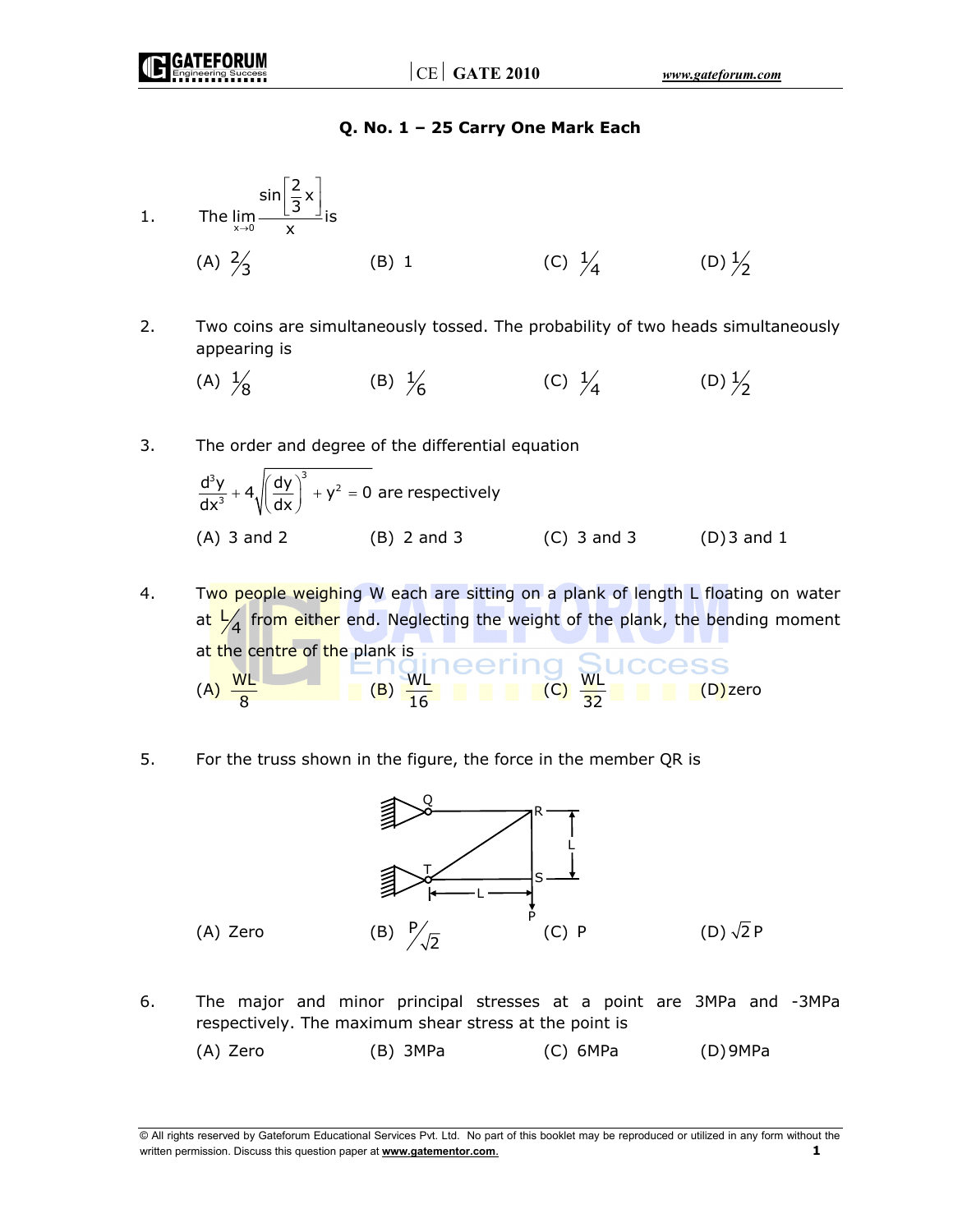$|CE|$  GATE 2010  $www.gateform.com$ 7. The number of independent elastic constants for a linear elastic isotropic and homogeneous material is (A) 4 (B) 3 (C) 2 (D) 1

8. The effective length of a column of length L fixed against rotation and translation at one end and free at the other end is

(A) 0.5 L (B) 0.7 L (C) 1.414 L (D) 2L

9. As per India standard code of practice for pre stressed concrete (IS:1343-1980) the minimum grades of concrete to be used for post-tensioned and pre-tensioned structural elements are respectively

(A) M20 for both (B) M40 and M30 (C) M15 and M20 (D) M30 and M40

- 10. A solid circular shaft of diameter d and length L is fixed at one end and free at the other end. A torque t is applied at the free end. The shear modulus of the material is G. The angle of twist at three free ends is
- (A)  $\frac{16TL}{164CL}$  $\frac{16TL}{\pi d^4G}$  (B)  $\frac{32TL}{\pi d^4G}$  $\frac{32TL}{\pi d^4G}$  (C)  $\frac{64TL}{\pi d^4G}$  (D)  $\frac{128TL}{\pi d^4G}$  $\pi\, \mathsf{d}^4 \mathsf{G}$
- 11. In a compaction test, G, w, S and e represent the specific gravity, water content, degree of saturation and void ratio of the soil sample, respectively. If  $\gamma_w$ represents the unit weight of water and  $\gamma_w$  represents the dry unit weight of the soil, the equation for zero air voids line is
- $(A)$   $\gamma_d \frac{G_{Iw}}{1+G}$ G  $\gamma_{d} \frac{G\gamma_{w}}{1+Se}$  (B)  $\gamma_{d} \frac{G\gamma_{w}}{1+G}$ G  $\gamma_d \frac{G\gamma_w}{1+Gw}$  (C)  $\gamma_d \frac{G\gamma_w}{e+\gamma_w}$ G  $e + \gamma_{w}S$  $\gamma_{d} \frac{G\gamma_{w}}{e + \gamma_{w}S}$  (D)  $\gamma_{d} \frac{Gw}{1 + Se}$
- 12. A fine grained soil has liquid limit of 60 and plastic limit of 20. As per the plasticity chart, according to IS classification, the soil is represented by the letter symbols
	- $(A)$  CL  $(B)$  CI  $(C)$  CH  $(D)$  CL-ML
- 13. Quick sand condition occurs when
	- (A) The void ratio of the soil becomes 1.0
	- (B) The upward seepage pressure in soil becomes zero
	- (C) The upward seepage pressure in soil becomes equal to the saturated unit weight of the soil
	- (D) The upward seepage pressure in soil becomes equal to the submerged unit weight of the soil

<sup>©</sup> All rights reserved by Gateforum Educational Services Pvt. Ltd. No part of this booklet may be reproduced or utilized in any form without the written permission. Discuss this question paper at **www.gatementor.com**. **2**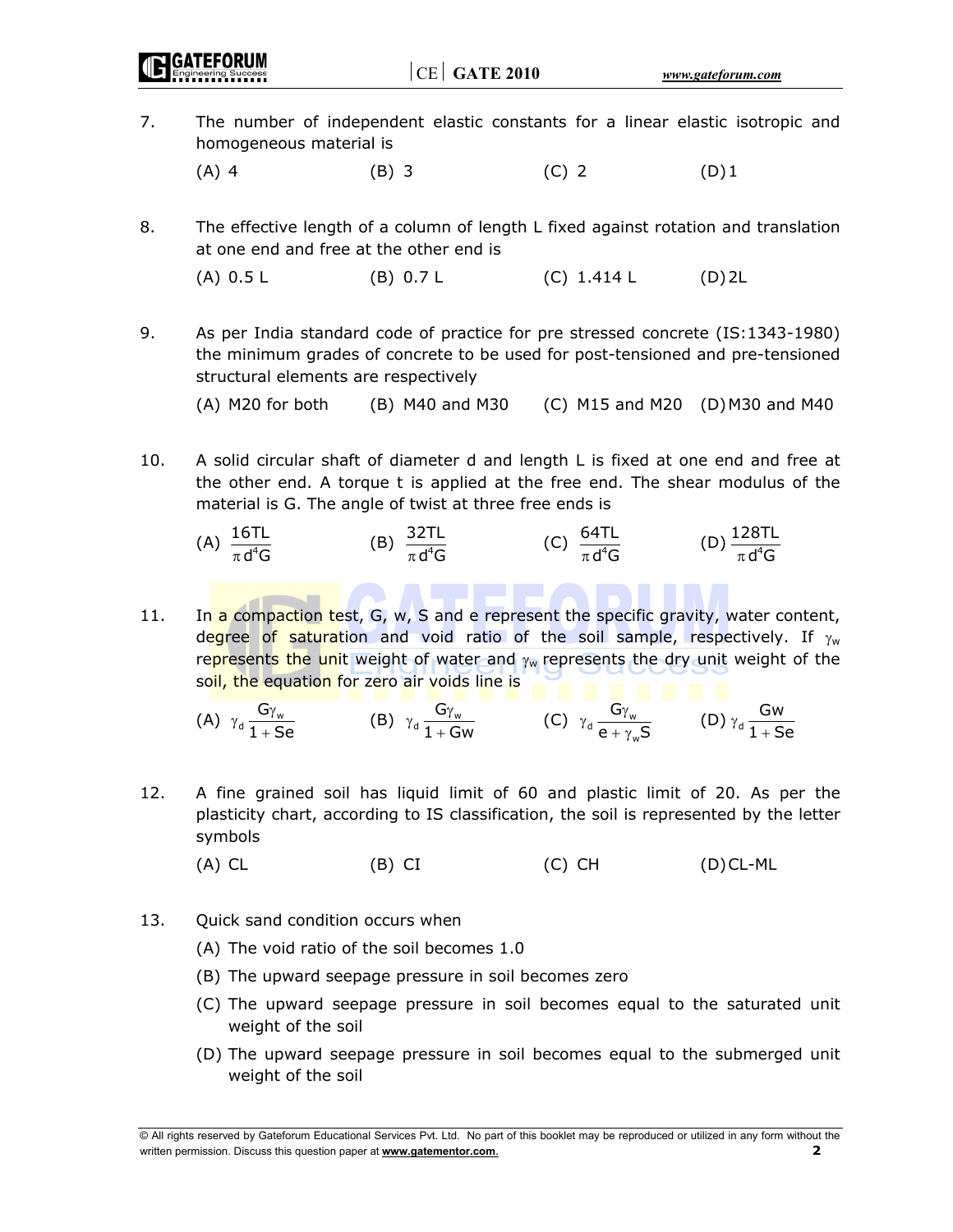# 14. The e-log p curve shown in the figure is representative of



15. If  $\sigma_h$ ,  $\sigma_v$ ,  $\sigma_h$ , and  $\sigma_v$  represent the total horizontal stress, total vertical stress, effective horizontal stress and effective vertical stress on a soil element, respectively, the coefficient of earth pressure at rest is given by

(A) 
$$
\frac{\sigma_h}{\sigma_v}
$$
 \t\t (B)  $\frac{\sigma_h}{\sigma'_v}$  \t\t (C)  $\frac{\sigma_v}{\sigma_h}$  \t\t (D)  $\frac{\sigma_v}{\sigma'_h}$ 

16. A mild-sloped channel is followed by a steep-sloped channel. The profiles of gradually varied flow in the channel are

(A) 
$$
M_3, S_2
$$
 (B)  $M_3, S_3$  (C)  $M_2, S_1$  (D)  $M_2, S_2$ 

- 17. The flow in a rectangular channel is subcritical. If width of the channel is reduced at a certain section, the water surface under no-choke condition will
	- $(A)$  Drop at a downstream section (B) Rise at a downstream section
	- (C) Rise at an downstream section  $\bigcap_{n=0}^{\infty}$  (D) Not undergo any change
- 18. The correct match of **Group-I** with **Group-II** is

# **Group-II Group-II**

- P. Evapotranspiration 1. Penman method
- 
- R. Synthetic unit hydrograph 3. Muskingum method
- S. Channel Routing **1. A. S. Edge A. Horton's method**
- 
- 

- 
- Q. Infiltration 2. Snyder's method
	-
	-
- (A) P-1, Q-3, R-4, S-2 (B) P-1, Q-4, R-2, S-3
- (C) P-3, Q-4, R-1, S-2 (D) P-4, Q-2, R-1, S-3

#### 19. **Group-I** gives a list of devices and **Group-II** gives the list of uses

- 
- 
- 
- 
- P. Pitot tube 1. Measuring pressure in a pipe
- Q. Manometer 2. Measuring velocity of flow in a pipe
- R. Venturimeter 3. Measuring air and gas velocity
- S. Anemometer **4. Measuring discharge in a pipe**

<sup>©</sup> All rights reserved by Gateforum Educational Services Pvt. Ltd. No part of this booklet may be reproduced or utilized in any form without the written permission. Discuss this question paper at **www.gatementor.com**. **3**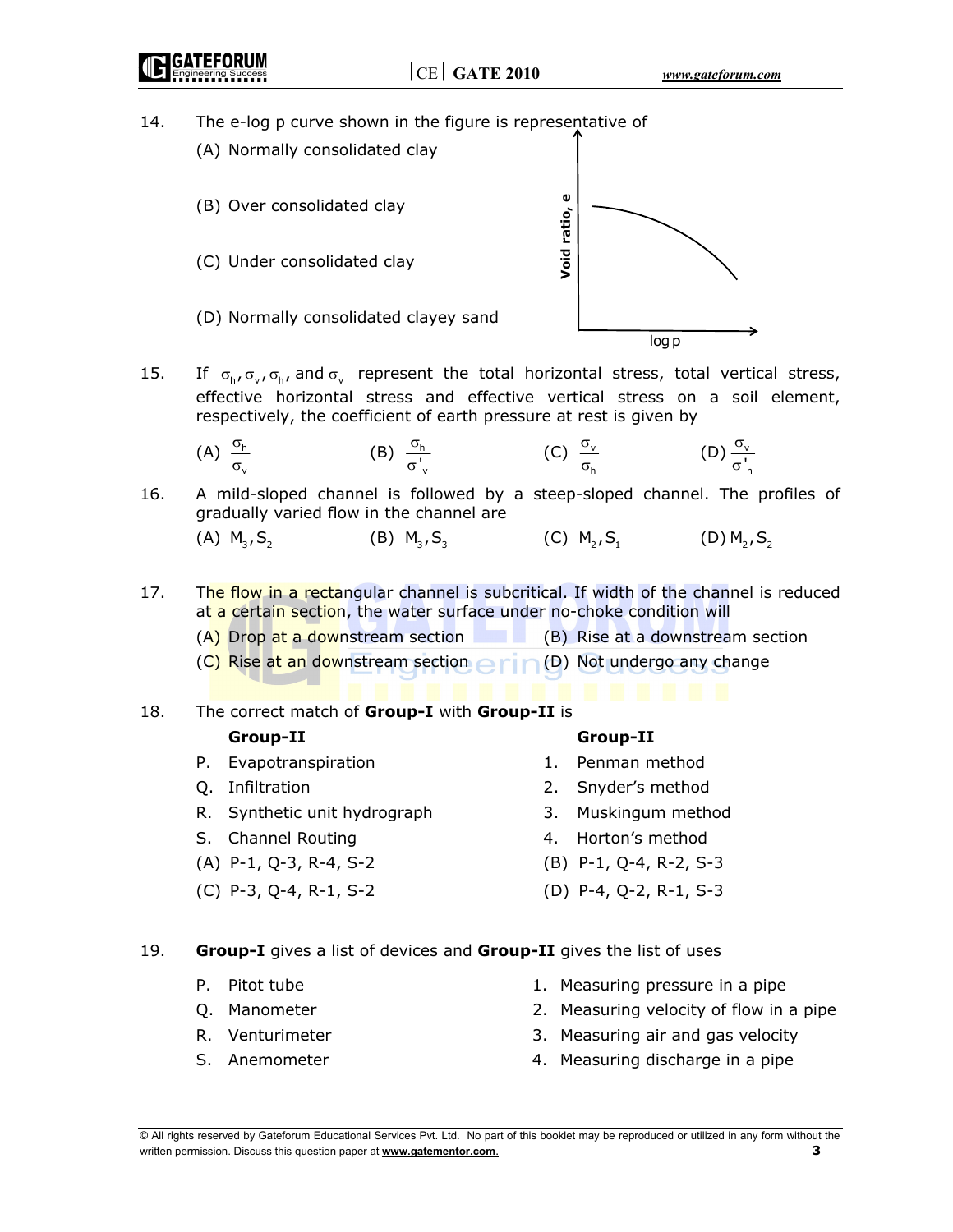#### The correct match of **Group-I** with **Group-II** is

| $(A)$ P-1, Q-2, R-4, S-3 | (B) P-2, Q-1, R-3, S-4 |
|--------------------------|------------------------|
| (C) P-2, Q-1, R-4, S-3   | (D) P-4, Q-1, R-3, S-2 |

20. A coastal city produces municipal solid waste (MSW) with high moisture content, high organic materials, low calorific value and low inorganic materials. The most effective and sustainable option for MSW management in that city is

(A) Composting (B) Dumping in sea (C) Incineration (D) Landfill

21. According to the Noise Pollution (Regulation and control) Rules, 2000, of the Ministry of Environment and Forests, India, the day time and night time noise level limits in ambient air for residential areas expressed in dB(A) Leg are

(A) 50 and 40 (B) 55 and 45 (C) 65 and 55 (D) 75 and 70

- 22. An air parcel having 40ºC temperature moves from ground level to 500m elevation in dry air following the "adiabatic lapse rate". The resulting temperature of air parcel at 500m elevation will be
	- $(A)$  35°C (B) 38°C (C) 41°C (B) 44°C
- 23. Aggregate impact value indicates the following property of aggregates (A) Durability  $\Box$  (B) Toughness  $\Box \Box$  (C) Hardness  $\Box \Box$  (D) Strength
- 24. As per IRC: 67-2001, a traffic sign indicating the Speed Limit on a road should be of
	- (A) Circular Shape with White Background and Red Border
	- (B) Triangular Shape with White Background and Red Border
	- (C) Triangular Shape with Red Background and White Border
	- (D) Circular Shape with Red Background ad White Border
- 25. The local mean time at a place located in longitude  $90^{\circ}$  40'E when the standard time is 6 hours and 30 minutes and the standard meridian is 82º 30'E is
	- (A) 5 hours, 2 minutes and 40 seconds
	- (B) 5 hours, 57 minutes and 20 seconds
	- (C) 6 hours, and 30 minutes
	- (D) 7 hours, 02 minutes and 40 seconds

<sup>©</sup> All rights reserved by Gateforum Educational Services Pvt. Ltd. No part of this booklet may be reproduced or utilized in any form without the written permission. Discuss this question paper at **www.gatementor.com**. **4**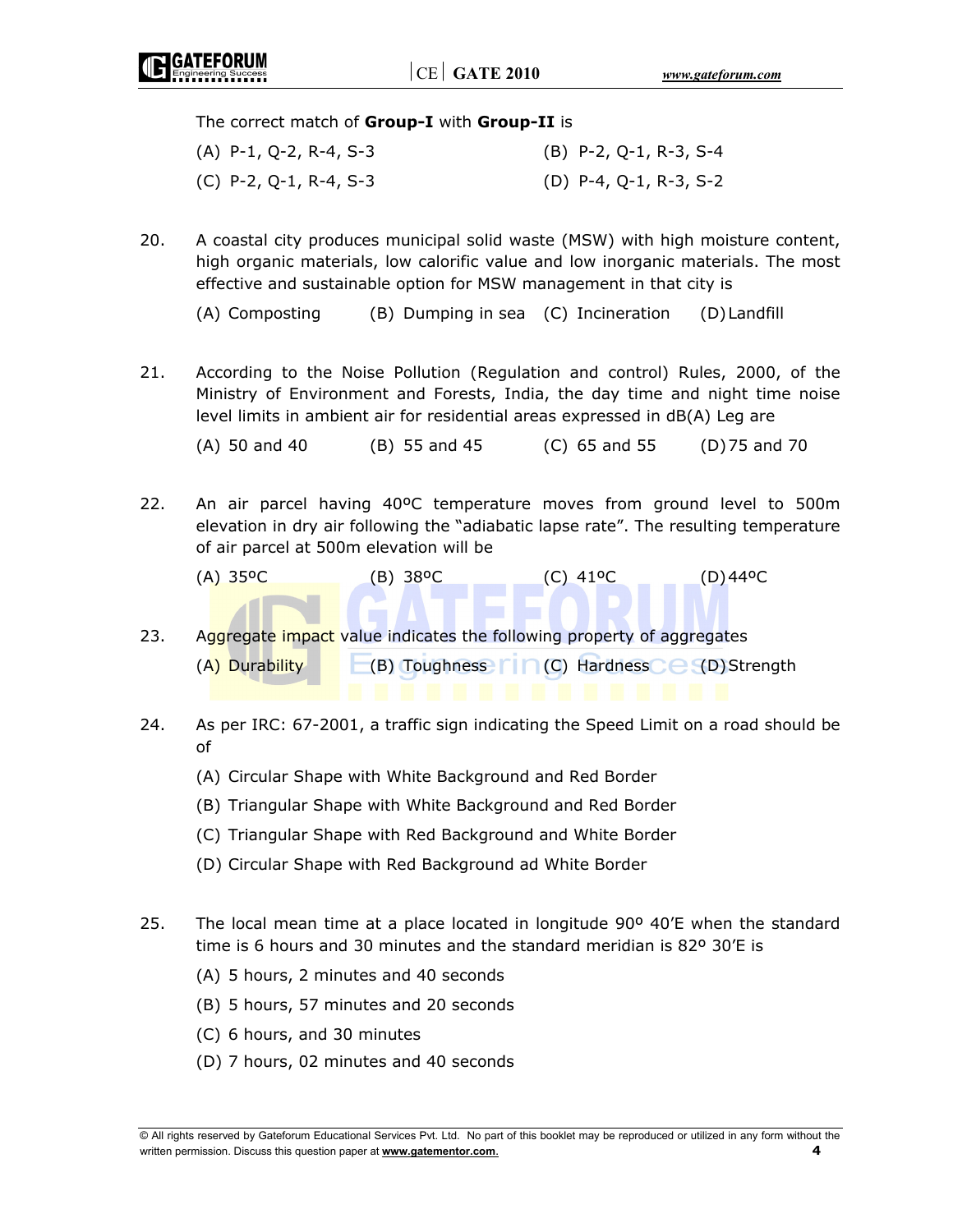### **Q. No. 26 – 51 Carry Two Marks Each**

26. The solution to the ordinary differential equation  $\frac{d^2}{dt^2}$  $\frac{d^2y}{dx^2} + \frac{dy}{dx} - 6y = 0$  is

(A) 
$$
y = c_1 e^{3x} + c_2 e^{-2x}
$$
  
\n(B)  $y = c_1 e^{3x} + c_2 e^{2x}$   
\n(C)  $y = c_1 e^{-3x} + c_2 e^{2x}$   
\n(D)  $y = c_1 e^{-3x} + c_2 e^{-2x}$ 

27. The inverse of the matrix 
$$
\begin{bmatrix} 3+2i & i \\ -i & 3-2i \end{bmatrix}
$$
 is  
\n(A)  $\frac{1}{12} \begin{bmatrix} 3+2i & -i \\ i & 3-2i \end{bmatrix}$   
\n(B)  $\frac{1}{12} \begin{bmatrix} 3-2i & -i \\ i & 3+2i \end{bmatrix}$   
\n(C)  $\frac{1}{14} \begin{bmatrix} 3+2i & -i \\ i & 3-2i \end{bmatrix}$   
\n(D)  $\frac{1}{14} \begin{bmatrix} 3-2i & -i \\ i & 3+2i \end{bmatrix}$ 

28. The table below gives values of a function  $F(x)$  obtained for values of x at intervals of 0.25.

|  | 0.25         | U.S | 0.75 |      |
|--|--------------|-----|------|------|
|  | $0.9412$ 0.8 |     | 0.64 | 0.50 |
|  |              |     |      |      |

The value of the integral of the function between the limits 0 to 1 using Simpson's rule is (A) 0.7854 (B) 2.3562 (C) 3.1416 (D) 7.5000

29. The partial differential equation that can be formed from

$$
z = ax + by + ab has the form \left( with \ p = \frac{\partial z}{\partial x} \text{ and } q = \frac{\partial z}{\partial y} \right)
$$
  
(A)  $z = px + qy$  (B)  $z = px + pq$  (C)  $z = px + qy + pq$  (D)  $z = qy + pq$ 

- 30. A parabolic cable is held between two supports at the same level. They horizontal span between the supports is L. The sag at the mid-span is h. The equation of the parabola is  $y = 4h \frac{x^2}{x^2}$  $y = 4h \frac{x^2}{L^2}$ , where x is the horizontal coordinate and y is the vertical coordinate with the origin at the centre of the cable. The expression for the total length of the cable is
- (A)  $\int_{1}^{L} \sqrt{1+64} \frac{h^2x^2}{4}$  $\int_{0}^{1}$   $\sqrt{ }$   $\int_{0}^{4}$  $\int_1 + 64 \frac{h^2 x^2}{h^4} dx$  $\int_{0}^{\pi} \sqrt{1 + 64 \frac{11}{L^4}} dx$  (B)  $L/2$   $h^3v^2$  $\int_{0}^{1}$   $\sqrt{ }$   $\cdot$   $\cdot$   $\cdot$   $\cdot$   $\cdot$   $\cdot$   $\cdot$  $2 \int_{1}^{1/2} \sqrt{1 + 64 \frac{h^3 x^2}{4}} dx$  $\int_{0}^{1} \sqrt{1 + 64 \frac{1}{L}}$  $(C)$  $L/2$   $h^2v^2$  $\int_{0}^{1}$   $\sqrt{ }$   $\int_{0}^{4}$  $\int_1^1 + 64 \frac{h^2 x^2}{h} dx$  $\int_{0}^{1} \sqrt{1 + 64 \frac{1}{L^{4}}} dx$  (D)  $L/2$   $h^2v^2$  $2 \int_{0}^{1/2} \sqrt{1 + 64 \frac{h^2 x^2}{1^4}} dx$ 0  $\int_{0}^{\pi} \sqrt{1 + 64 \frac{H}{L}}$

<sup>©</sup> All rights reserved by Gateforum Educational Services Pvt. Ltd. No part of this booklet may be reproduced or utilized in any form without the written permission. Discuss this question paper at **www.gatementor.com**. **5**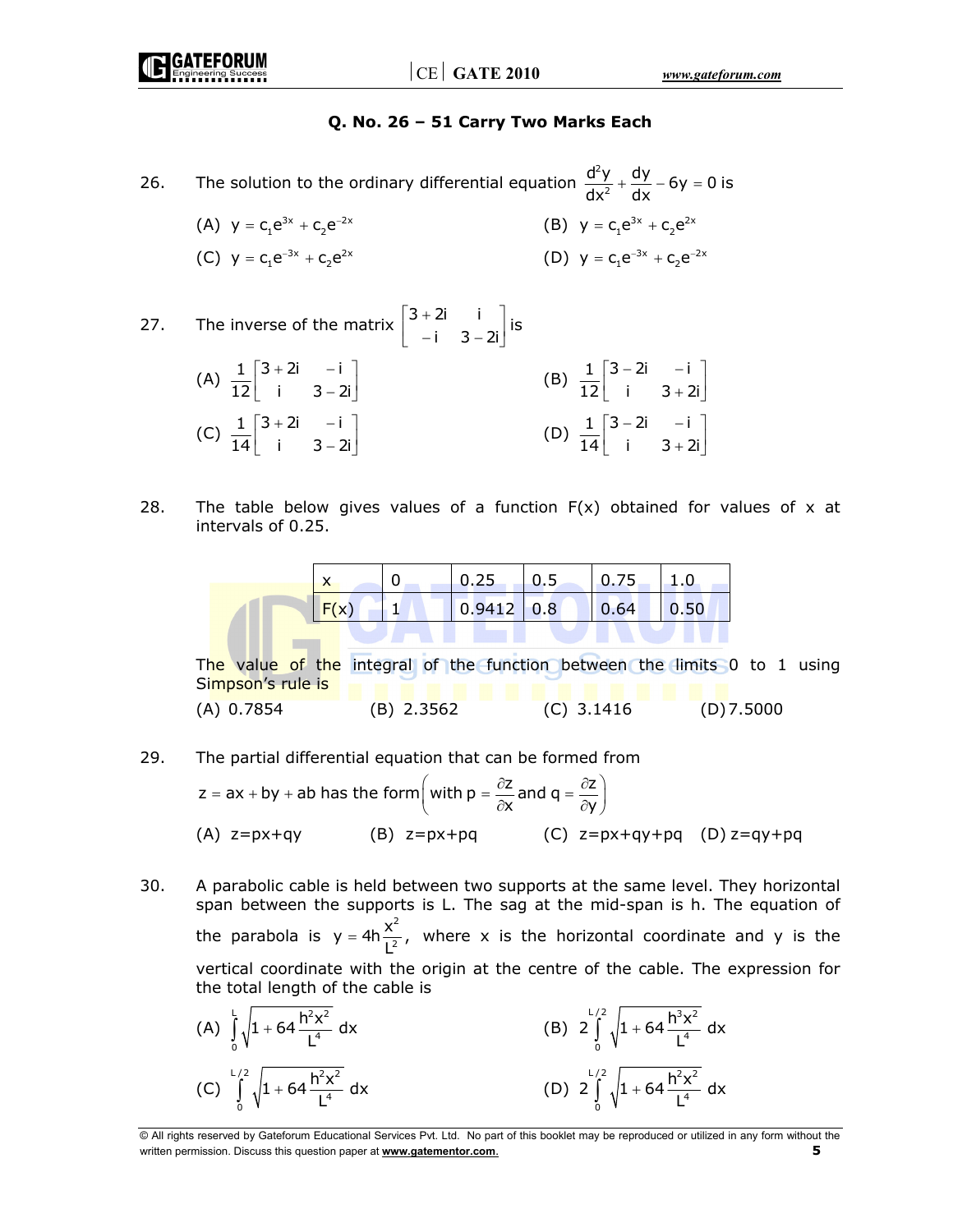- **GATEFORUN**
- 31. Given a function

 $f(x, y) = 4x^2 + 6y^2 - 8x - 4y + 8$ The optimal value of  $f(x, y)$ 

- 
- 
- (A) Is a minimum equal to 10/3 (B) Is a maximum equal to 10/3
- (C) Is a minimum equal to 8/3 (D) Is a maximum equal to 8/3
- 32. A double cover butt riveted joint is used to connect two flat plates of 200mm width and 14mm thickness as show in the figure. There are twelve power driven rivets of 20mm diameter at a pitch of 50mm in both directions on either side of the plate. Two cover plates of 10mm thickness are used. The capacity of the joint in tension considering bearing and shear ONLY, with permissible bearing and shear stresses as 300MPa respectively is



33. Two plates, subjected to direct tension, each of 10mm thickness and having widths of 100mm and 175mm, respectively are to be fillet welded with an overlap of 200mm. Given that the permissible weld stress is 110MPa and the permissible stress in steel is 150MPa, then length of the weld required using the maximum permissible weld size as per IS: 800-1984 is



<sup>©</sup> All rights reserved by Gateforum Educational Services Pvt. Ltd. No part of this booklet may be reproduced or utilized in any form without the written permission. Discuss this question paper at **www.gatementor.com**. **6**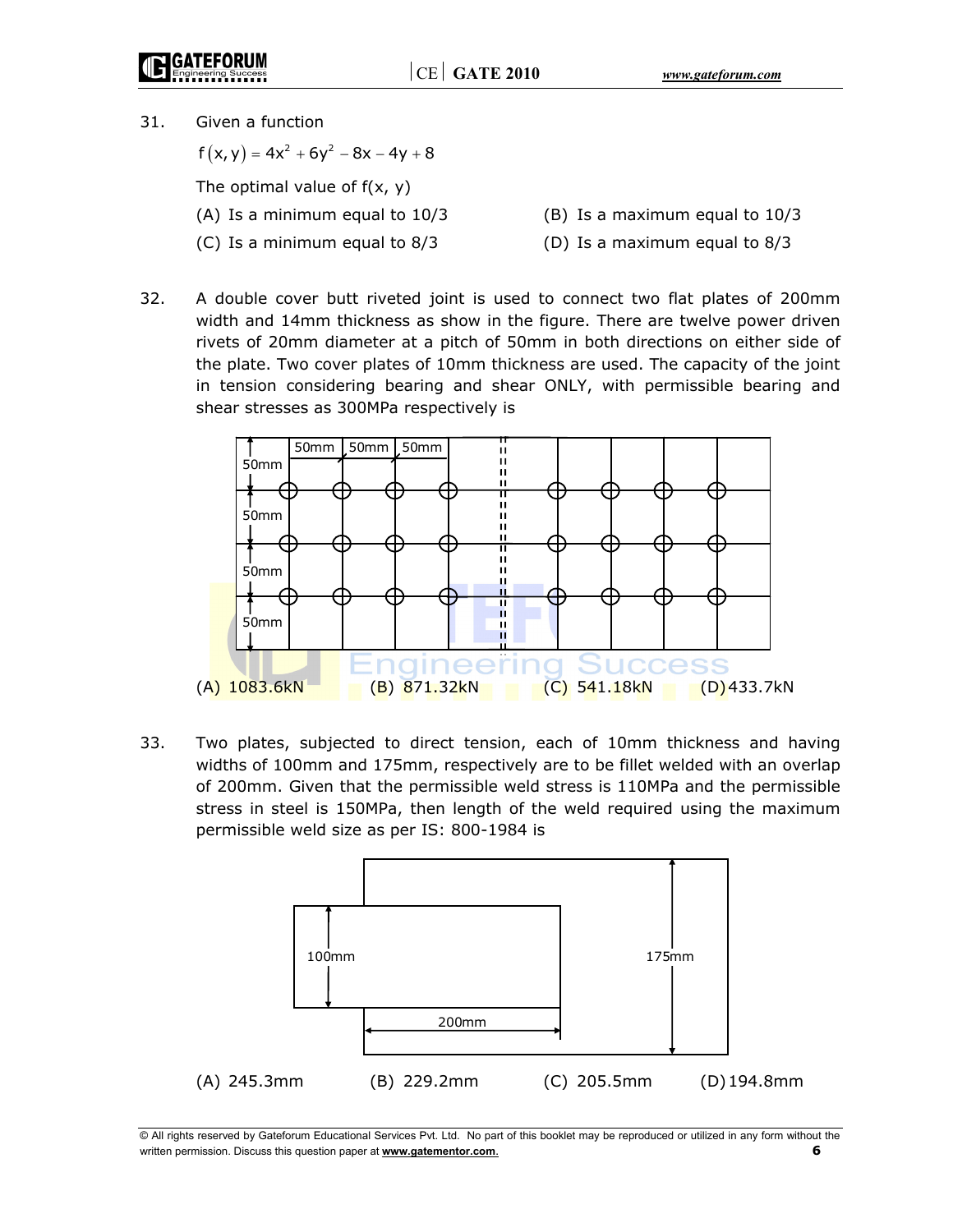GATEFORUN

34. For the simply supported beam of length L, subjected to a uniformly distributed moment M kN-m per unit length as shown in the figure, the bending moment (in kN-m) at the mid-span of the beam is



35. A disc of radius r has a hole of radius  $\frac{r}{2}$  cut-out as shown. The centroid of the remaining disc (shaded portion) at a radial distance from the centre "O" is



36. A three hinged parabolic arch having a span of 20m and a rise of 5m carries a point load of 10kN at quarter span from the left end as shown in the figure. The resultant reaction at the left support and its inclination with the horizontal are respectively



<sup>©</sup> All rights reserved by Gateforum Educational Services Pvt. Ltd. No part of this booklet may be reproduced or utilized in any form without the written permission. Discuss this question paper at **www.gatementor.com**. **7**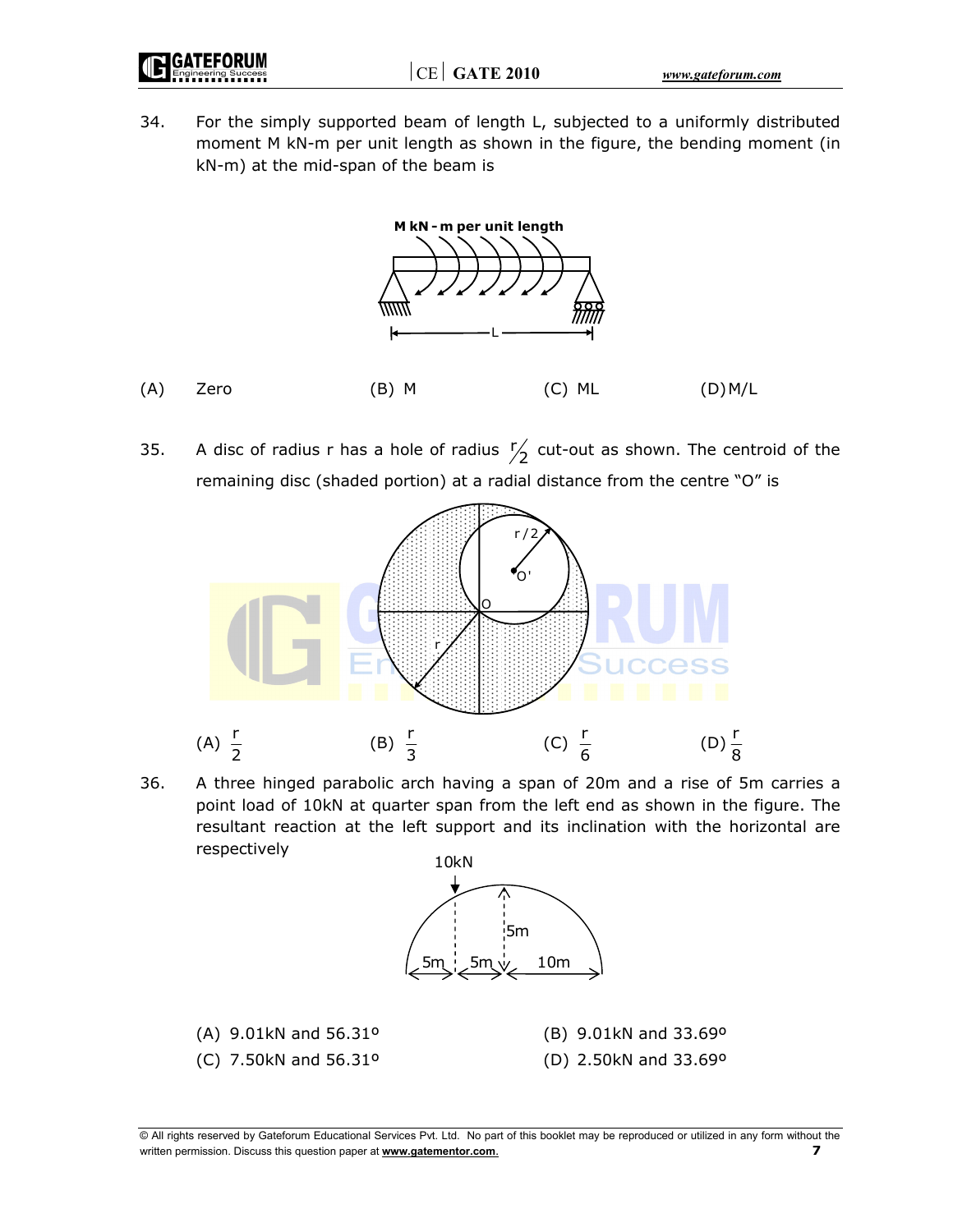- 
- 37. The vertical stress at point  $P_1$  due to the point load Q on the ground surface as shown in figure is  $s_2$ . According to Boussinesq's equation, the vertical stress at point  $P_2$  shown in figure will be



- 38. An open ended steel barrel of 1m height and 1m diameter is filled with saturated fine sand having coefficient of permeability of  $10^{-2}$ m/s. The barrel stands on a saturated bed of gravel. The time required for the water level in the barrel to drop by 0.75m is
	- (A) 58.9s (B) 75s (C) 100s (D)150s

39. The ultimate load capacity of a 10m long concrete pile of square cross section 500mm x 500mm driven into a homogeneous clay layer having undrained cohesion value of 40kPa is 700kN. If the cross section of the pile is reduced to 250 $\text{mm}$  x 250 $\text{mm}$  and the length of the pile is increased to 20 $\text{m}$ , the ultimate load capacity will be

| (A) 350kN | (B) 632.5kN | (C) 722.5kN | (D) 1400kN |
|-----------|-------------|-------------|------------|
|-----------|-------------|-------------|------------|

40. For a rectangular channel section, Group I lists geometrical elements and Group II gives proportions for hydraulically efficient section.

|   | <b>Group I</b>          | <b>Group II</b> |                 |  |
|---|-------------------------|-----------------|-----------------|--|
|   | Top width               |                 | $\frac{y_e}{2}$ |  |
|   | Perimeter               |                 | У <sub>е</sub>  |  |
| R | <b>Hydraulic Radius</b> |                 | $2y_e$          |  |
|   | <b>Hydraulic Depth</b>  |                 | $4y_e$          |  |

 $y<sub>e</sub>$  is the follow depth corresponding to hydraulically efficient section. The correct match of Group I with Group II is

(A) P-2, Q-4, R-1, S-3 (B) P-3,Q-1,R-4,S-2

(C) P-3,Q-4,R-1,S-2 (D) P-3,Q-4,R-2,S-1

<sup>©</sup> All rights reserved by Gateforum Educational Services Pvt. Ltd. No part of this booklet may be reproduced or utilized in any form without the written permission. Discuss this question paper at **www.gatementor.com**. **8**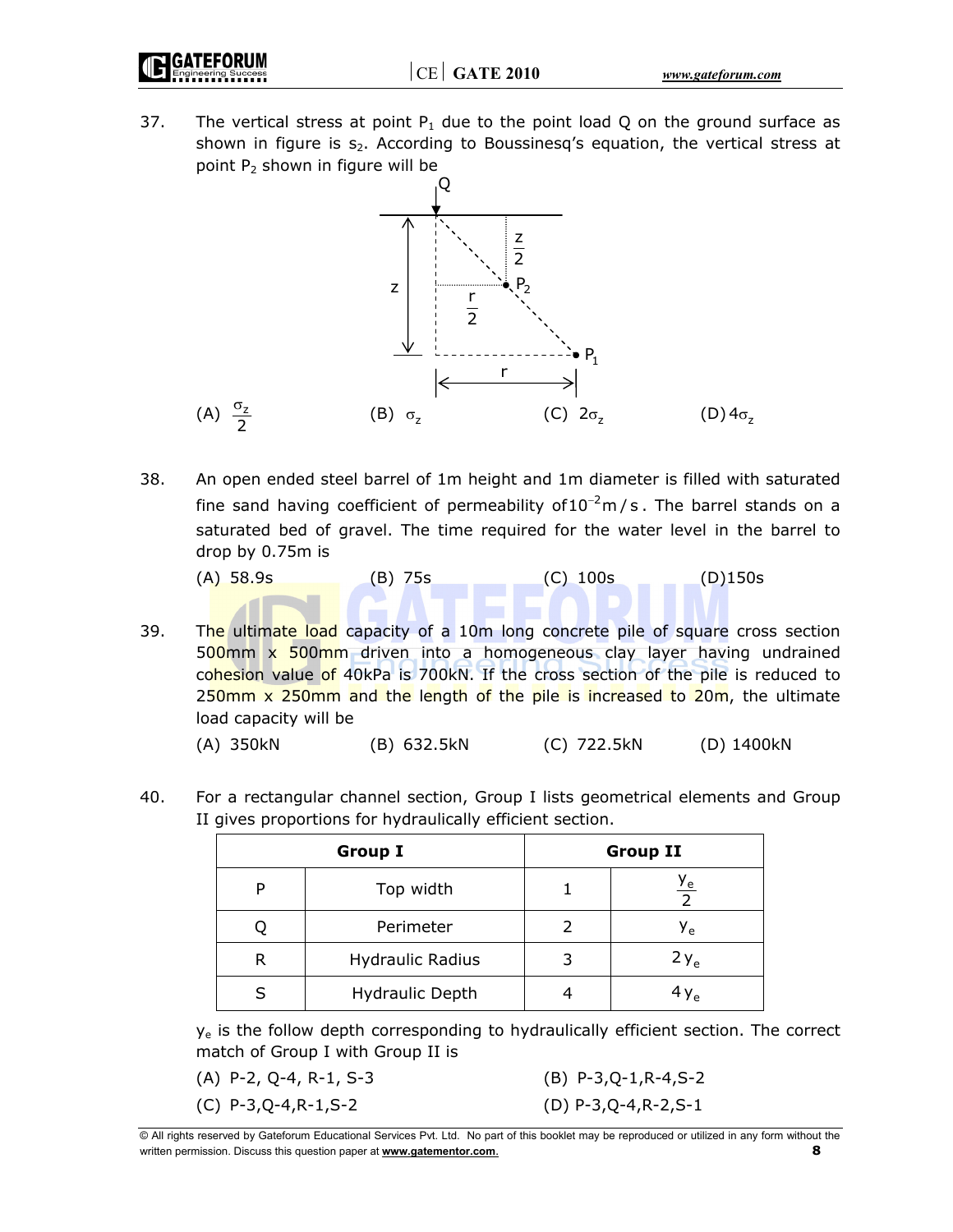41. The Froude number of flown in a rectangular channel is 0.8. If the depth of flow is 1.5m, the critical depth is (A) 1.80m (B) 1.56m (C) 1.36m (D) 1.29m

42. A wall of diameter 20cm fully penetrates a confined aquifer. After a long period of pumping at a rate of 2720litres per minute, the observations of drawdown taken at 10m and 100m distances from the center of the wall are found to be 3m and 0.5m respectively. The transmissivity of the aquifer is

 $(A)$  676 $m^2$ /day (B) 576  $m^2$ /day /day (C) 526 m<sup>2</sup>/day (D) 249 m<sup>2</sup>/day

43. If the BOD<sub>3</sub> of a wastewater sample is 75mg/L and reaction rate constant k (base e) is 0.345 per day, the amount of BOD remaining in the given sample after 10days is

(A) 3.21 mg/L (B) 3.45 mg/L (C) 3.69 mg/L (D) 3.92 mg/L

- 44. Consider the following statements in the context of geometric design of roads.
	- I: A simple parabolic curve is an acceptable shape for summit curves.
	- II: Comfort to passengers is an important consideration in the design of summit curves.

The correct option evaluating the above statements and their relationship is

- (A) I is true, II is false
- $(B)$  I is true, II is true, and II is the correct reason for I
- (C) I is true, II is true, and II is NOT the correct reason for  $I-SS$
- (D) I is false, II is true
- 45. The design speed for a two-lane road is 80kmph. When a design vehicle with a wheelbase of 6.6m is negotiating a horizontal curve on that road, the off-tracking is measured as 0.096m. The required widening of carriageway of the two-lane road on the curve is approximately
	- (A) 0.55m (B) 0.65m (C) 0.75m (D) 0.85m
- 46. Consider the following statements in the context of cement concrete pavements.
	- I. Warping stresses in cement concrete pavements are caused by the seasonal variation in temperature.
	- II. Tie bars are generally provided across transverse joints of cement concrete pavements

The correct option evaluating the above statements is

 (A) I: True II: False (B) I: False II: True (C) I: True II: True (D) I: False II: False

<sup>©</sup> All rights reserved by Gateforum Educational Services Pvt. Ltd. No part of this booklet may be reproduced or utilized in any form without the written permission. Discuss this question paper at **www.gatementor.com**. **9**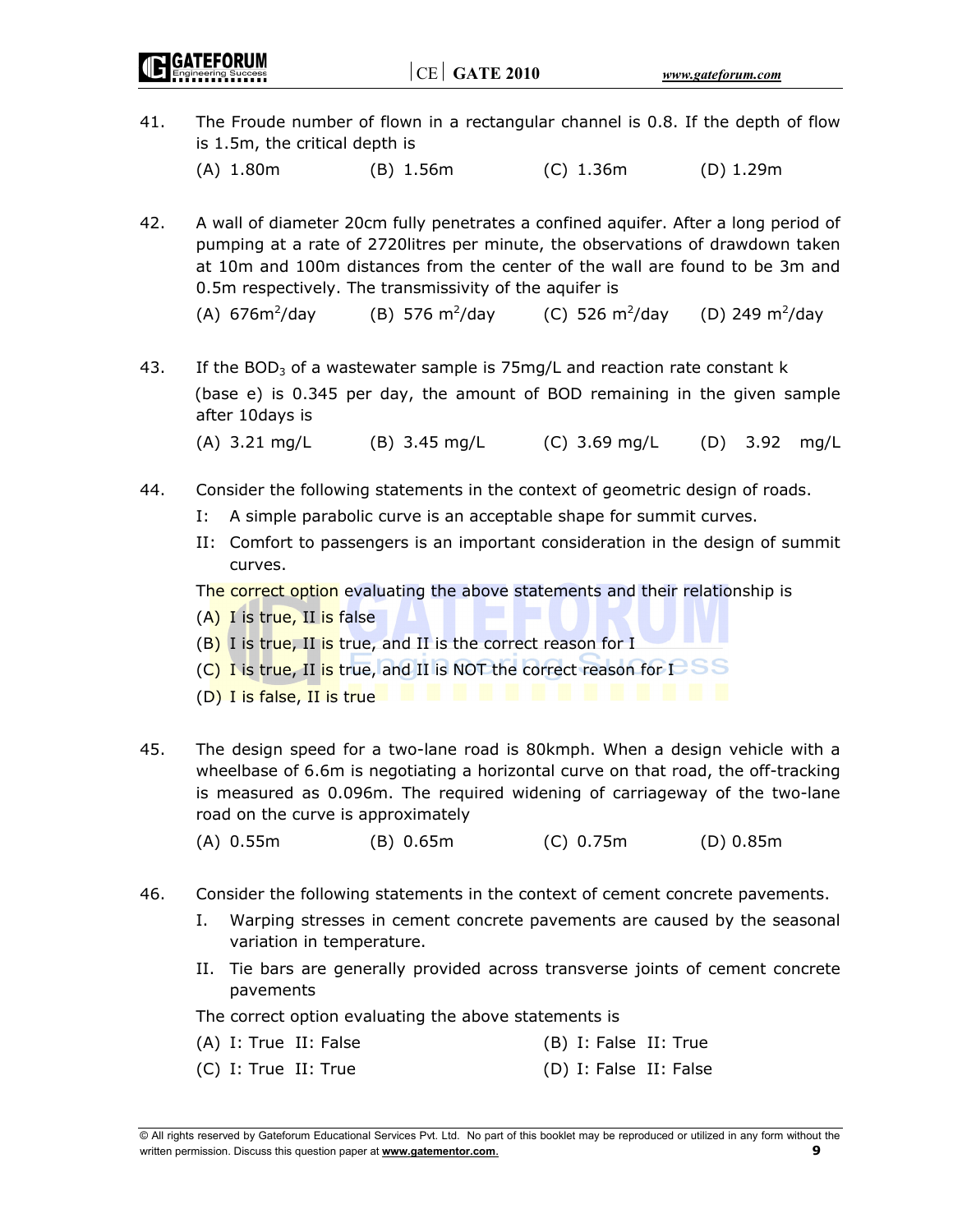47. A bench mark has been established at the soffit of an ornamental arch at the known elevation of 100.0m above sea level. The back sight used to establish height of instrument is an inverted staff reading of 2.105m. A forward sight reading with normally held staff of 1.105m is taken on a recently constructed plinth. The elevation of the plinth is

(A) 103.210m (B) 101.000m (C) 99.000m (D) 96.790m

# **Common Data Questions: 48 & 49**

Ion concentrations obtained for a groundwater sample (having pH=8.1) are given below.

| Ion                            | $Ca2+$    | $Mq^{2+}$ | $Na+$     | HCO <sub>3</sub>            | SO <sub>4</sub> <sup>2</sup> | $CI^{-}$    |
|--------------------------------|-----------|-----------|-----------|-----------------------------|------------------------------|-------------|
| Ion<br>concentration<br>(mg/L) | 100       | 6         | 15        | 250                         | 45                           | 39          |
| Atomic Weight                  | $Ca = 40$ | $Mg = 24$ | $Na = 23$ | $H=1,$<br>C=12,<br>$O = 16$ | $S=32,$<br>O=16              | $Cl = 35.5$ |

48. Total hardiness ( $mq/L$  as CaCO<sub>3</sub>) present in the above water sample is (A) 205 (B) 250 (C) 275 (D) 308 49. Carbonate hardness (mg/L as CaCO<sub>3</sub>) present in the above water sample is (A) 205 (B) 250 (C) 275 (D) 289

# **Common Data Questions: 50 & 51**

The moisture holding capacity of the soil in a 100 hectare farm is 18cm/m. the field is to be irrigated when 50 percent of the available moisture in the root zone is depleted. The irrigation water is to be supplied by a pump working for 10hours a day, and water application efficiency is 75%. Details of crops planned for cultivation are as follows:

| Crop | Root zone depth (m) | Peak rate of moisture use<br>(mm/day) |  |
|------|---------------------|---------------------------------------|--|
|      |                     | 5.0                                   |  |
|      | 0. R                |                                       |  |

50. The capacity of irrigation system required to irrigate crop X in 36 hectares is (A) 83litres/sec (B) 67 liters/sec (C) 57 liters/sec (D) 53 liters/sec

<sup>©</sup> All rights reserved by Gateforum Educational Services Pvt. Ltd. No part of this booklet may be reproduced or utilized in any form without the written permission. Discuss this question paper at **www.gatementor.com**. **10**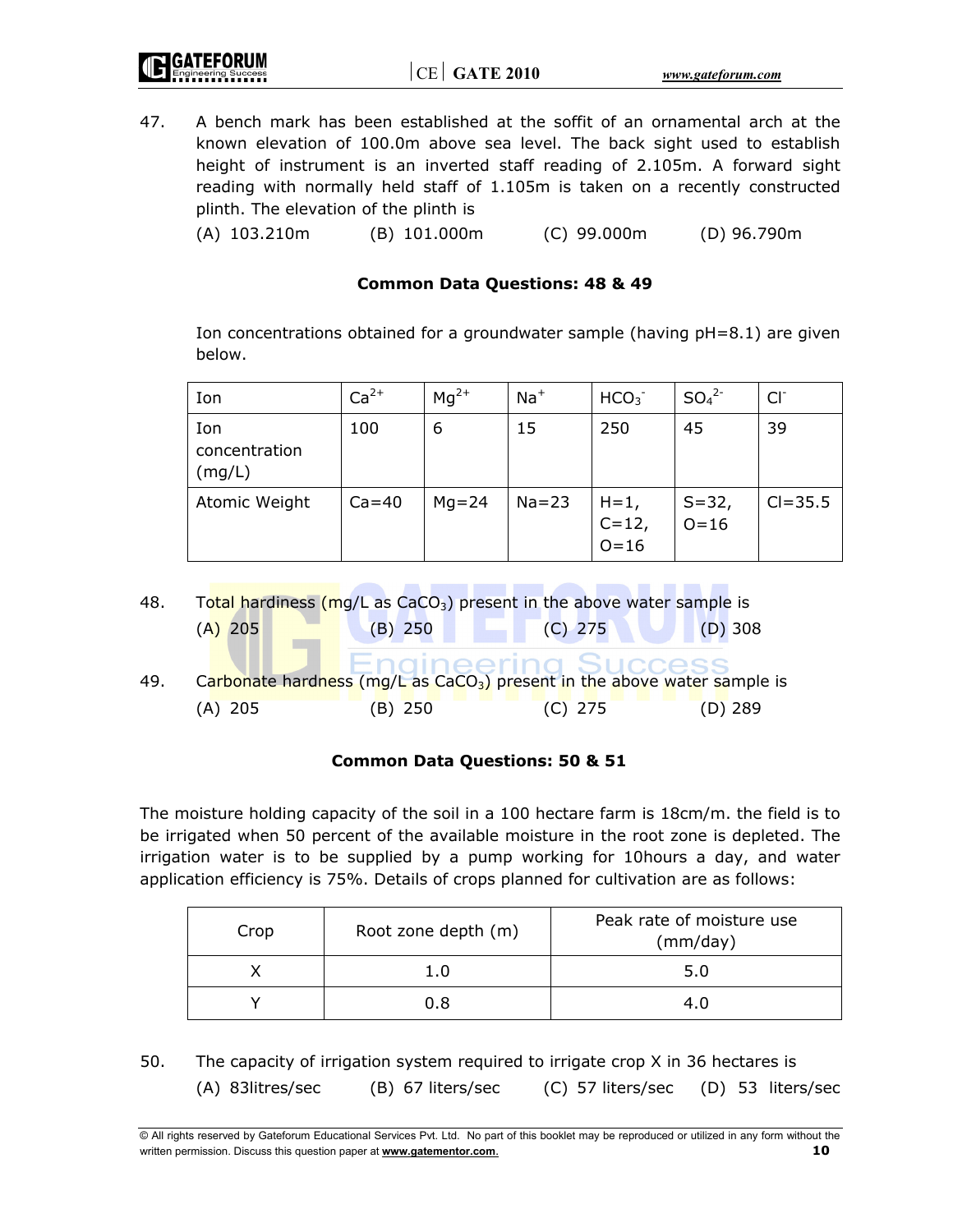**GATEFORUM** 

- 51. The area of crop Y that can be irrigated when the available capacity of irrigation system is 40 liters / sec is
	- (A) 40hectares (B) 36 hectares (C) 30 hectares (D) 27 hectares

# **Linked Answer Questions 52 & 53**

A doubly reinforced rectangular concrete beam has a width of 300mm and an effective depth of 500mm. the beam is reinforced with 2200mm<sup>2</sup> of steel in tension and 628mm<sup>2</sup> of steel in compression. The effective cover for compression steel is 50mm. Assume that both tension and compression steel yield. The grades of concrete and steel used are M20 and Fe250 respectively. The stress lock parameters (rounded off to first two decimal places) for concrete shall be as per IS 456:200.

| 52. | The depth of neutral axis is                                                                                                                                                            |                                                                          |                                 |              |  |  |
|-----|-----------------------------------------------------------------------------------------------------------------------------------------------------------------------------------------|--------------------------------------------------------------------------|---------------------------------|--------------|--|--|
|     | (A) 205.30mm                                                                                                                                                                            | (B) 184.56mm                                                             | (C) 160.91mm                    | (D) 145.30mm |  |  |
| 53. | The moment of resistance of the section is                                                                                                                                              |                                                                          |                                 |              |  |  |
|     | (A) 206.00kN-m                                                                                                                                                                          | (B) 209.20 kN-m                                                          | (C) 236.80 kN-m (D) 251.90kN-m, |              |  |  |
|     |                                                                                                                                                                                         | <b>Statement for Linked Answer Questions: 54 &amp; 55</b>                |                                 |              |  |  |
|     |                                                                                                                                                                                         |                                                                          |                                 |              |  |  |
|     |                                                                                                                                                                                         | The unconfined compressive strength of a saturated clay sample is 54kPa. |                                 |              |  |  |
|     |                                                                                                                                                                                         | The value of cohesion for the clay is ring Success                       |                                 |              |  |  |
| 54. |                                                                                                                                                                                         |                                                                          | <b>E</b> $(C)$ 27kPa (D)54kPa   |              |  |  |
|     | $(A)$ zero                                                                                                                                                                              | $(B)$ 13.5kPa                                                            |                                 |              |  |  |
| 55. | If a square footing of size $4m \times 4m$ is resting on the surface of a deposit of the<br>above clay, the ultimate bearing capacity of the footing (as per Terzaghi's<br>equation) is |                                                                          |                                 |              |  |  |
|     | (A) 1600kPa                                                                                                                                                                             | (B) 315kPa                                                               | (C) 27kPa                       | $(D)$ 54kPh  |  |  |
|     |                                                                                                                                                                                         | Q. No. 56 - 60 Carry One Mark Each                                       |                                 |              |  |  |
| 56. | Which of the following options is closest in meaning to the word Circuitous.                                                                                                            |                                                                          |                                 |              |  |  |
|     | (A) cyclic                                                                                                                                                                              | (B) indirect                                                             | (C) confusing                   | (D) crooked  |  |  |
| 57. | The question below consists of a pair of related words followed by four pairs of<br>words. Select the pair that best expresses the relation in the original pair.                       |                                                                          |                                 |              |  |  |
|     | <b>Unemployed: Worker</b>                                                                                                                                                               |                                                                          |                                 |              |  |  |
|     | (A) fallow: land                                                                                                                                                                        |                                                                          | (B) unaware: sleeper            |              |  |  |
|     | (C) wit: jester                                                                                                                                                                         |                                                                          | (D) renovated: house            |              |  |  |

<sup>©</sup> All rights reserved by Gateforum Educational Services Pvt. Ltd. No part of this booklet may be reproduced or utilized in any form without the written permission. Discuss this question paper at **www.gatementor.com**. **11**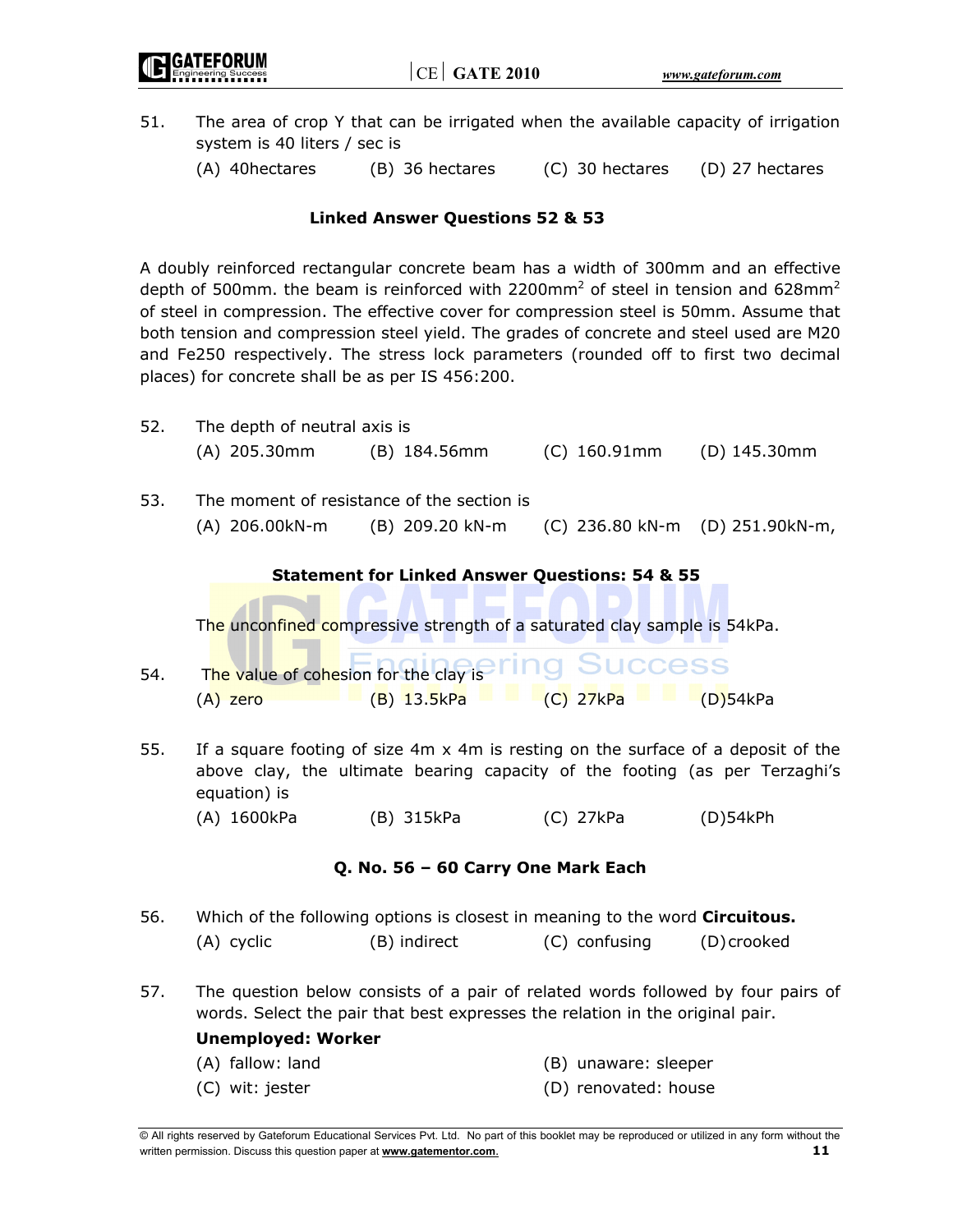58. Choose the most appropriate word from the options given below to complete the following sentence:

 If we manage to \_\_\_\_\_\_\_\_\_\_\_\_ our natural resources, we would leave a better planet for our children.

(A) uphold (B) restrain (C) cherish (D) conserve

59. Choose the most appropriate word from the options given below to the complete the following sentence:

 His rather casual remarks on politics \_\_\_\_\_\_\_\_\_\_\_ his lack of seriousness about the subject.

- (A) masked (B) belied (C) betrayed (D)suppressed
- 60. 25 persons are in a room. 15 of them play hockey, 17 of them play football and 10 of them play both hockey and football. Then the number of persons playing neither hockey nor football is:
- (A) 2 (B)17 (C)13 (D)3

# **Q. No. 61 – 65 Carry Two Marks Each**

- 61. Hari (H), Gita (G), Irfan (I) and Saira (S) are siblings (i.e. brothers and sisters). All were born on  $1<sup>st</sup>$  January. The age difference between any two successive siblings (that is born one after another) is less than 3 years. Given the following facts: ±ngıneerıng Success
	- i. Hari's age + Gita's age > Irfan's age + Saira's age
	- ii. The age difference between Gita and Saira is 1 year. However Gita is not the oldest and Saira is not the youngest.
	- iii. There are no twins.

In what order were they born (oldest first)?

- (A) HSIG (B) SGHI (C) IGSH (D) IHSG
- 62. 5 skilled workers can build a wall in 20days: 8 semi-skilled workers can build a wall in 25 days; 10 unskilled workers can build a wall in 30days. If a team has 2 skilled, 6 semi-skilled and 5 unskilled workers, how long will it take to build the wall?

(A) 20 (B) 18 (C) 16 (D) 15

63. Modern warfare has changed from large scale clashes of armies to suppression of civilian populations. Chemical agents that do their work silently appear to be suited to such warfare; and regretfully, there exist people in military establishments who think that chemical agents are useful tools for their cause.

© All rights reserved by Gateforum Educational Services Pvt. Ltd. No part of this booklet may be reproduced or utilized in any form without the written permission. Discuss this question paper at **www.gatementor.com**. **12**